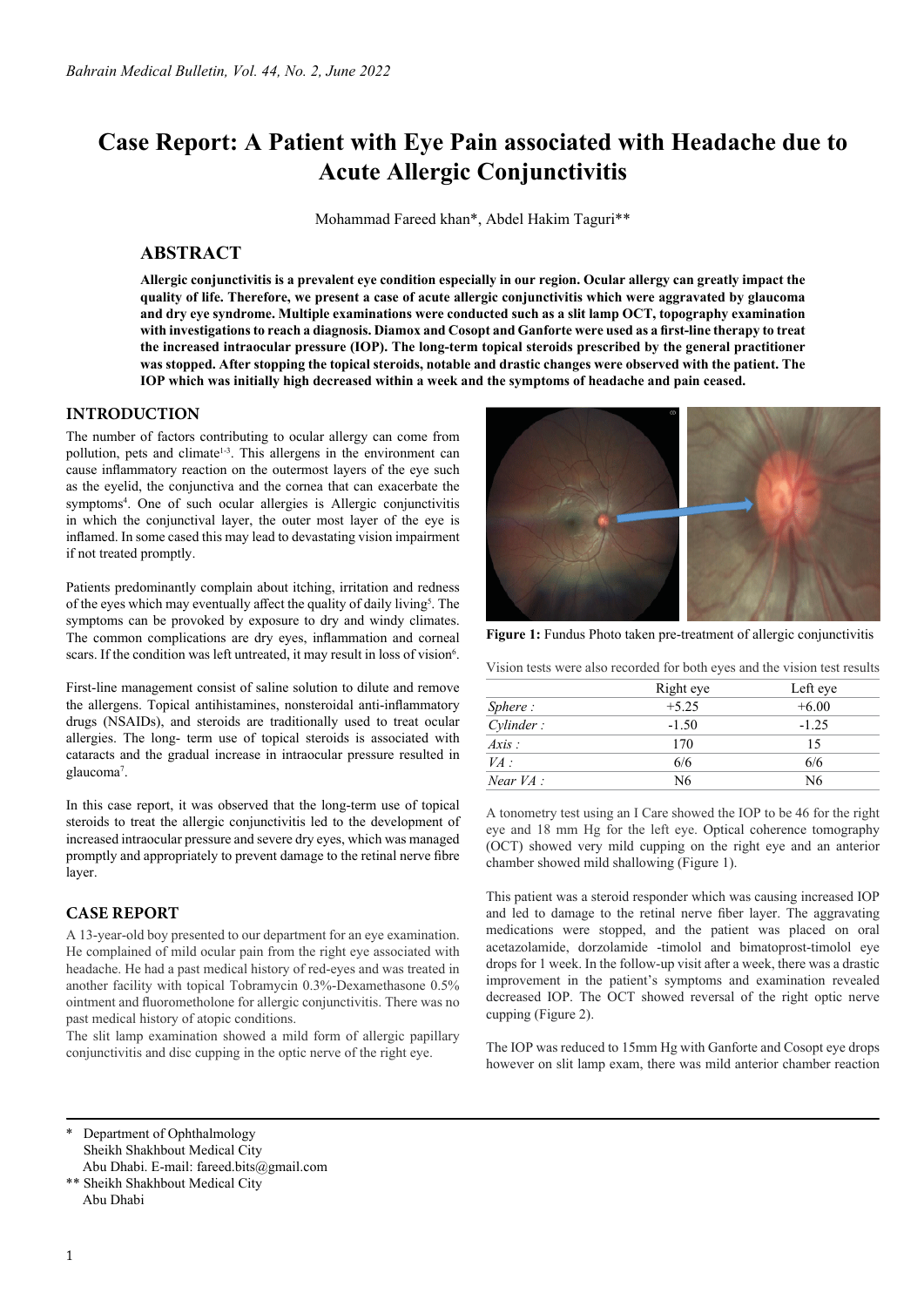

Figure 2: Primary result obtained from pre-treatment of allergic conjunctivitis



**Figure 3:** Secondary result obtained from post-treatment of allergic conjunctivitis

of +1 to +2 cells and as a result steroid eye drops were used to treat the iritis due to the sudden withdrawal of steroids (Figure 3).

### **DISCUSSION**

This case introduces the consideration of Glaucomatous changes as a cause of treatment in patients with allergic conjunctivitis. There are many ways to treat and manage allergic conjunctivitis, the very first and easy method is to eliminate the exposure to the allergen that are usually present in air by using the air filters and regular cleaning of linens may be at utmost help to reduce the allergens at home and followed by cold compress to relieve itching. This treatment options varies with the severity of allergic conjunctivitis. For mild allergic conjunctivitis, lubricating eye drops 4 to 5 times a day will help in dilution of tears and help drain the allergens present in the tears. For moderate allergic conjunctivitis topical eye drops such as antihistamine and mast cells stabilizers are used to stop the allergic symptoms.

For severe form of allergic conjunctivitis, mild steroids in combination the antihistamine can be helpful in the treatment of allergic conjunctivitis, but the steroids have to be tapered and monitored for any side effects such as increased IOP. Other eye drops such as nonsteroidal anti-inflammatory drugs (NSAID's) shows a significant